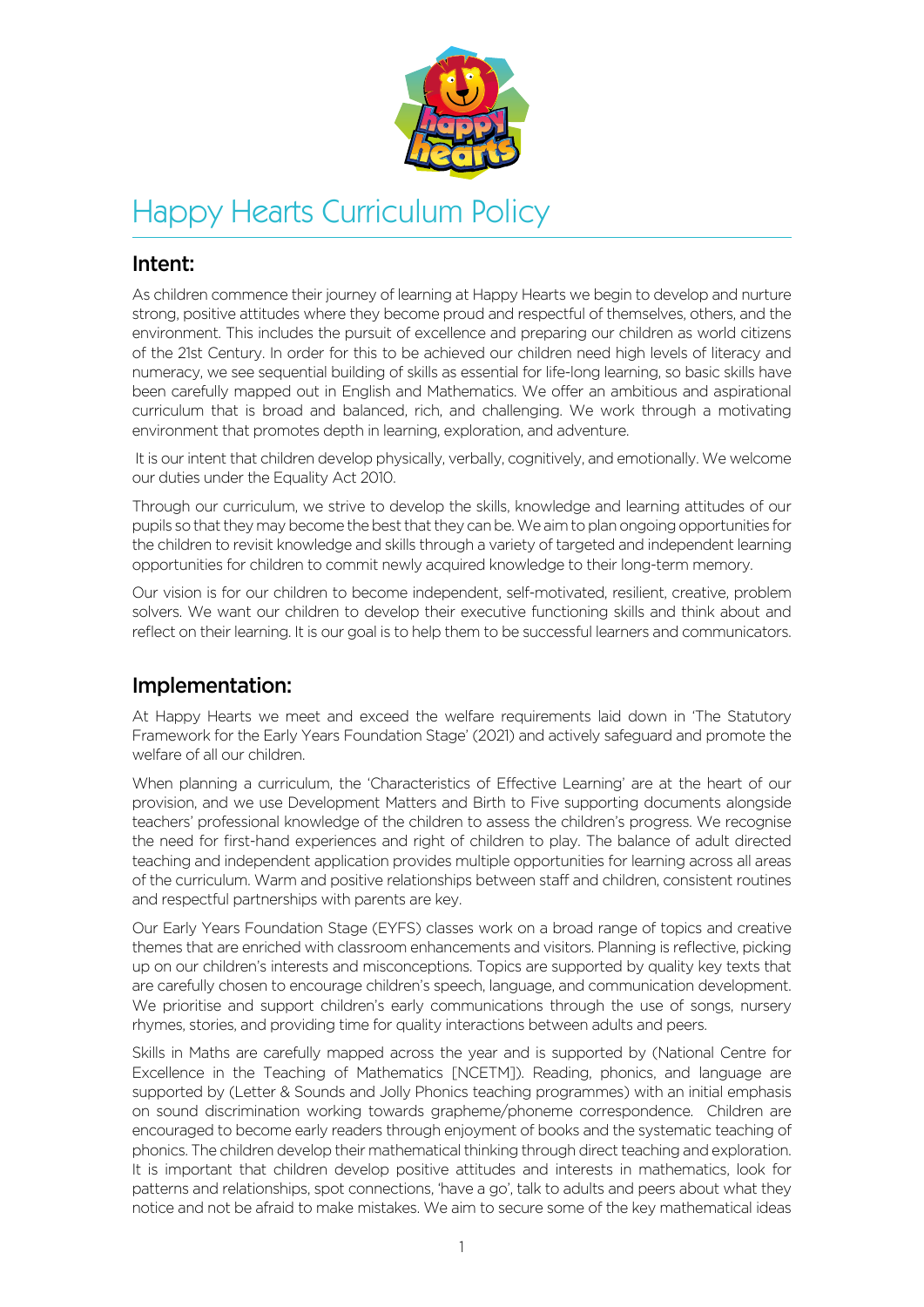that they will use throughout the rest of their lives.

Practitioners working with the younger children will focus strongly on the three prime areas, which are the basis for successful learning in the other four specific areas. The three prime areas reflect the key skills and capacities all children need to develop and learn effectively. The balance will shift towards a more equal focus on all areas of learning as the children move through the Early Years and grow in confidence and ability.

We provide children access to both indoors and outdoors activities. Our learning environment is adaptable in order to reflect children's interests and progression. The children are supported to learn to work together, manage their feelings and ask questions through skilled adult facilitated play. We understand the importance of parental engagement and believe that our parents have a crucial role to play in their children's education. We work hard to create strong partnerships between home and school and offer a range advise and support through regular meetings, as well as the provision of a secure web-based Parental Portal and a dedicated Parent App for parents/ carers to be informed of their child's development on a regular and real-time basis. In addition, we also provide opportunities for parents/carers to engage in their children's learning process by participating in a multitude of programmes, activities, festivals and celebrations offered at Happy Hearts.

As part of the learning and teaching process, children are regularly observed and these ongoing assessment are used to inform planning and next steps in teaching and learning for all children throughout the year. We understand the crucial role that early year's education has to play and in providing firm foundations upon which the rest of a child's education is successfully based.

# Impact:

The impact of our curriculum on what children know, can remember and do is strong, children will demonstrate this through being deeply engaged, highly motivated and eager to join in. During their time with us children make rapid progress towards a good level of development, developing a sense of themselves before transitioning into their new schools and classes.

Children develop their characteristics of learning and can apply their knowledge to a range of situations making links and explaining their ideas and understanding. Children are confident to take risks and discuss their successes and failures with peers and adults drawing on their experiences to improve or adjust what they are doing. They show exceptional positive behaviour and high levels of self-control, cooperation, and respect for others.

Our carefully planned curriculum helps children achieve and make sustained progress that leads to outstanding achievement.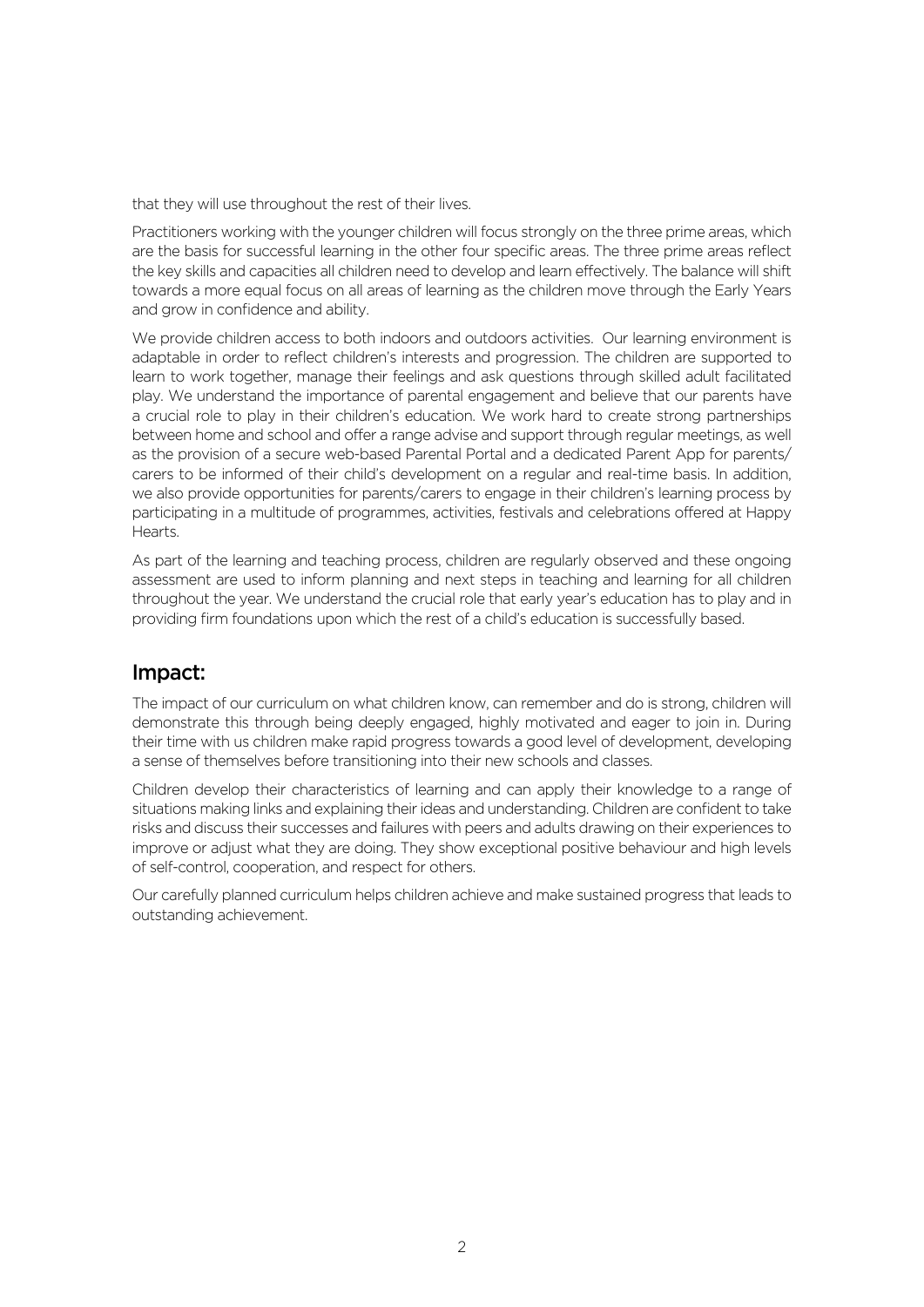## Happy Hearts' Educational Programmes

The carefully curated curriculum at Happy Hearts, with its focus on the development of emotional intelligence and learning through play, incorporates the Statutory Framework for the Early Years Foundation Stage with elements of various pedagogical approaches, in particular, the Montessori Method of Education and the Reggio Emilia approach to provide children with the opportunities and experiences that they need to build solid foundations for their later learning. All of these child-centred educational approaches treat each child as a unique individual and see teachers as facilitators of each child's learning. That is, learning primarily through play and at their own pace. The goal at Happy Hearts is to create a learning-rich environment for your child to learn with awe and wonder while developing positive relationships that promote their social skills and ability to self-regulate.

## The Early Years Foundation Stage curriculum

The Early Years Foundation Stage is made up of seven areas of learning that shape our educational programmes:

#### Communication and Language

Communication underpins all the seven areas of learning where speaking and listening are both fundamental skills for a child to master. The acquisition of these skills will determine the ability of a child to learn as well as give them the confidence to establish positive relationships with adults and peers. At Happy Hearts, we provide continuing opportunities for children to express themselves and develop their confidence in all aspects of communication. We work closely with families of children who speak English as an additional language and provide tailored support to encourage the development of their understanding and speaking skills at every stage.

#### Personal, Social, and Emotional Development

We encourage the children to work with others and take part in new activities in a way that makes them feel assured and empowered. Children learn best by doing; by fostering self-motivated learning, we facilitate their development as confident, successful individuals capable of interacting with the resources within our environment freely and independently. We respect that every child is an individual and celebrate their unique personalities. By acknowledging their individualities, we understand that not all their needs will be the same. Our child-to-teacher ratio and our carefully appointed key teacher relationships mean that we have the opportunity to acquaint ourselves with your child's needs on a deeper level and thus cater a bespoke educational programme, supporting his/her emotional wellbeing, learning, and development.

#### Physical Development

We guide the children to develop an understanding of the importance of physical activity and making healthy food and lifestyle choices for themselves. We develop fine and gross motor skills through fun activities and implement lots of opportunities for children to develop and improve physical coordination. We have daily indoor and outdoor activities, and the children can enjoy a variety of sports, fitness, and movement classes each week. These classes include Tennis, Yoga, Music & Movement, and Forest School.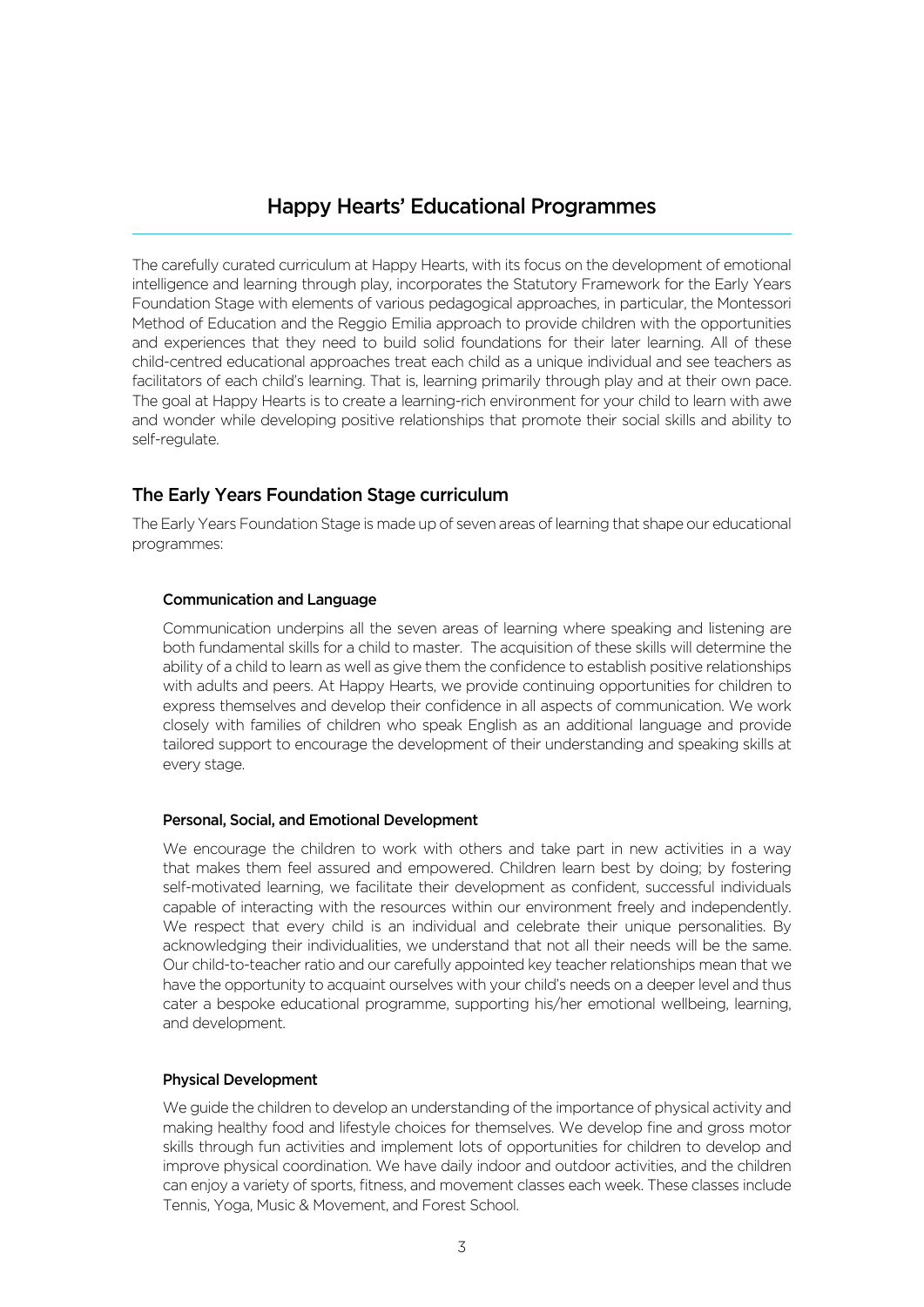#### **Literacy**

At Happy Hearts, we seek to foster a life-long interest in reading and listening to stories by exposing children to a wide range of books. Language-rich experiences are provided through story-telling and the daily incorporation of songs and nursery rhymes. We follow the Jolly Phonics and Letters and Sounds programmes and incorporate the sounds into games, story-telling, and role-playing activities. Included in the literacy learning area are the many opportunities for mark-making to support fine motor skills and prepare the children for writing so that one day each child can go on to write their own story.

#### **Mathematics**

As well as helping children to understand mathematical concepts like number recognition, counting and calculating, and shapes and measurements, we encourage each child to develop their mathematical skills by giving them opportunities to engage with our numerous mathematics activities in both child-led and teacher-led scenarios. Children apply number language and positional vocabulary in play and make sense of the world around them, whilst also learning about the concept of time, space, and the value of money.

#### Understanding of the World

At Happy Hearts nursery, we start with family books to help the children understand that differences are to be embraced and respected, and through a focus on different cultural festivals throughout the year the children learn to celebrate different cultures within the nursery while learning about the wider global community. We help each child to develop their knowledge of their local community through regular outings, supporting charities, and observing different aspects of the neighbourhood. We also nurture a growing sense of the wider world and the role of technology in daily life. Role-play opportunities support this. British values, such as, democracy, the role of law, individual liberty and mutual respect and tolerance of different faiths and beliefs are embedded within our curriculum, and our topicbased learning help children to learn and apply their knowledge in their play. We also place great importance on the natural world and our environment, giving children the chance to try their hand at gardening, learning about wildlife, and observing natural habitats through our weekly Forest School.

#### Expressive Arts and Design

Creativity is crucial to a well-rounded sense of self, and we encourage children to explore their feelings and thoughts through various expressive mediums, such as art, music, movement, design technology, and imaginative role-play. We provide materials, tools, and equipment for the children to use in their creative pursuits, and we facilitate peripatetic support for specialist music, movement, and artistic sessions. The various tools we provide to children within the art corner also help develop children's fine motor skills and confidence, through ongoing opportunities of working with craft supplies such as scissors, paintbrushes, and glue,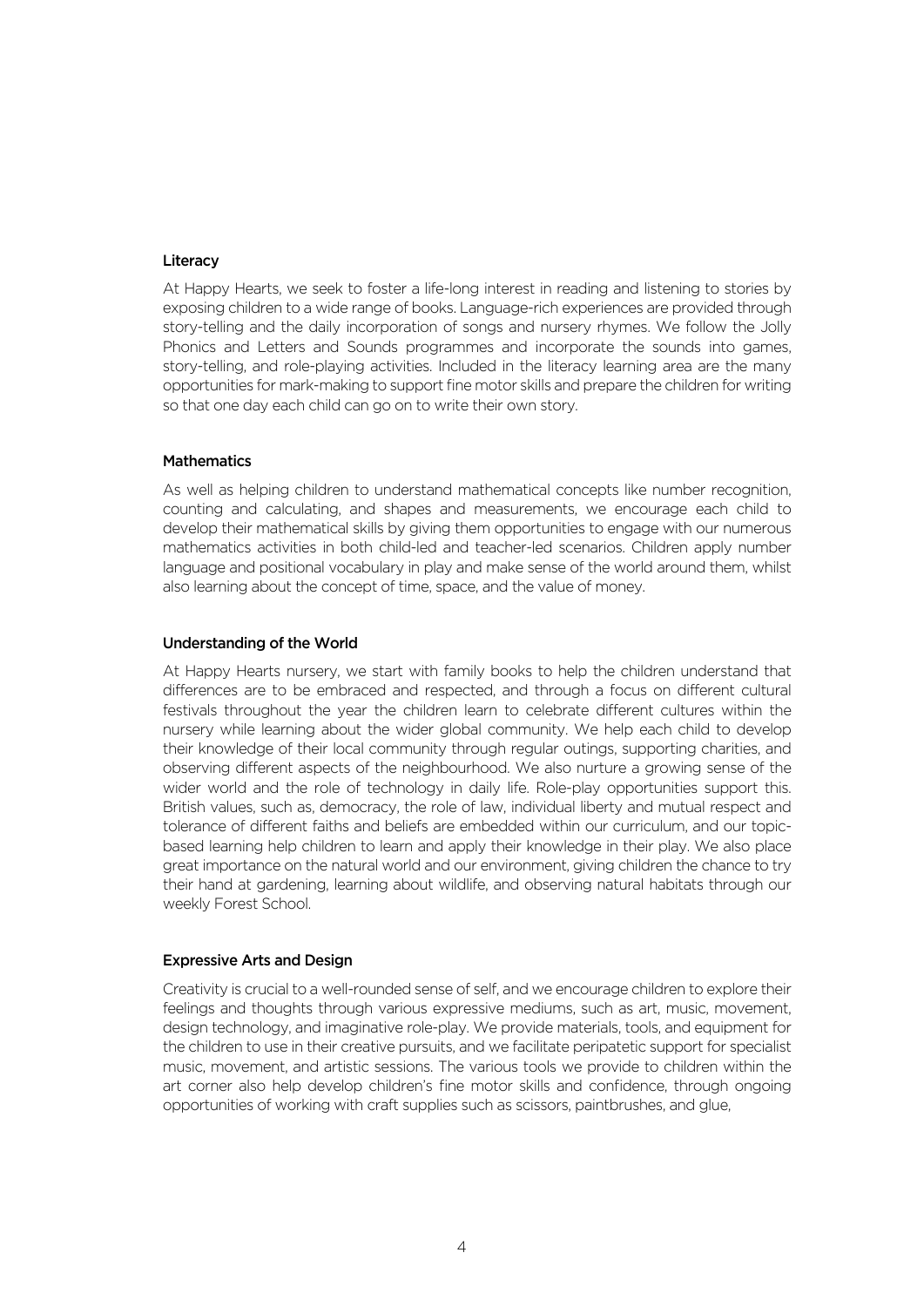## Child-centred Educational Philosophies and Pedagogies

At Happy Hearts Nursery and Preschool we set ourselves apart from other nurseries by going beyond the Statutory Framework for the Early Years Foundation Stage and incorporating two pioneering child-centred educational approaches into our overarching beliefs and practices; the Montessori Method of education and the Reggio Emilia approach.. All these approaches follow the principle that the purpose of school is to teach children how to succeed in life and not simply how to succeed in the classroom.

### Montessori Method

At Happy Hearts we have a strong focus on incorporating elements of the Montessori approach into our educational programs. Maria Montessori is considered a visionary in the field of Early Childhood Education. She developed a practicality-based method for teaching young children in a purposefully organised environment. The Montessori method promotes freedom and experiential learning, learning through doing, and the teachers at Happy Hearts assist children to become independent, giving children the tools and guidance to initiating and performing learning activities by themselves.

#### The 5 areas of learning within the Montessori classroom:

#### Practical Life

At school children learn the skills needed for everyday practical living, which are the foundation of the Montessori educational approach. The Practical Life exercises are exciting for a child because they allow them to imitate what adults do daily. These exercises promote independence whilst the child builds up a good self-image, a sense of self-worth and an attitude of responsibility. Practical Life exercises aim to improve children's control of movements, concentration, self-care, and care of the environment.

#### Sensorial

Happy Hearts Nursery and Preschool provide a variety of opportunities to the children to explore Montessori materials which were purposefully created to educate and refine children's senses. These materials are self-correcting and are introduced to the child by the teachers. The children learn the purpose and the correct way to work with the materials and with time, the children will be able to work independently, removing, replacing, grading, and matching parts of the Montessori sets.

#### **Mathematics**

The Practical Life and Sensorial exercises lay the foundations for the mathematical knowledge. The Montessori Materials were created mirroring the decimal system and therefore, all the materials for dimension are presented in sets of ten. Children will begin arranging these objects by attributes and will continue with gradation. At the same time, the children will be introduced to the language of numbers and the environment at Happy Hearts has been carefully designed to build that number awareness, making children conscious that numbers are everywhere. The teachers at Happy Hearts reinforce the child's awareness using the classroom clock, the calendar, playing games, completing jigsaws, and singing number rhymes. The teachers also work with a variety of materials for children to learn quantifying as well as to recognise printed numbers.